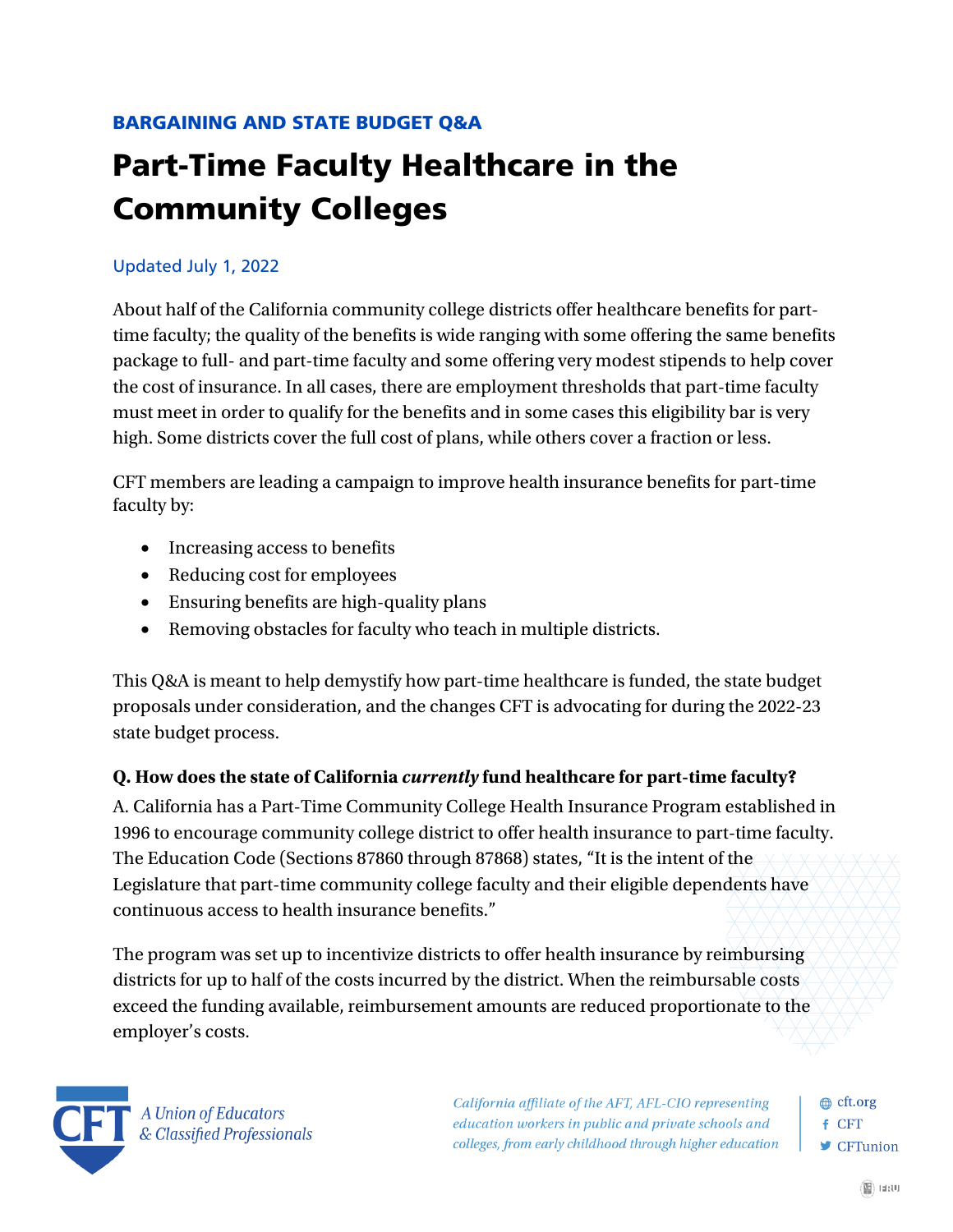The program has been extremely underfunded, at \$490,000 per year. As a result, districts are only reimbursed for about 4% of their costs, instead of the allowable 50% reimbursement (i.e. no district is receiving 50% now).

However, many districts offer healthcare benefits to part-time faculty using public funds allocated to the districts outside of this program – the same way the fund benefits for all other employee groups.

## **Q. Can the districts be reimbursed for dependents, dental, and vision?**

A. The reimbursement program will cover healthcare for dependents, but will not cover premiums for dental or vision coverage. In addition, the program only covers faculty who are employed on a 40% or greater appointment.

# **Q. Does this mean the colleges cannot offer dental or vision benefits, or benefits to faculty who are employed at less than 40%?**

A. No! The college can offer any of these benefits, however the costs associated with these would not qualify for reimbursement from the statewide program. Some districts do offer dental and vision benefits to part-time faculty and some districts offer healthcare benefits to faculty who are employed at less than 40%.

# **Q. Besides the statewide health insurance program, how are healthcare benefits funded?**

A. About half of the state's districts offer healthcare for part-time faculty (using their discretionary funds to cover the costs). The benefits are negotiated through the local collective bargaining process.

Altogether, the 72 districts spend around \$25-30 million per year on part-time healthcare. In 2020-21, district reimbursement claims to the State Chancellor's Office show that districts spent a total of \$25.4 million on healthcare benefits that qualified for reimbursement under the program; in 2019-20 the amount reported was \$26.9 million (the actual amount spent was more than this, as not all districts submitted claims).

# **Q. What can be reimbursed? Does the statewide reimbursement program require districts to offer healthcare benefits to everyone who is working 40% or more?**

A. No, the eligibility thresholds are determined locally at each district, and through collective bargaining. The program, as defined in the Ed Code, will not reimburse any cost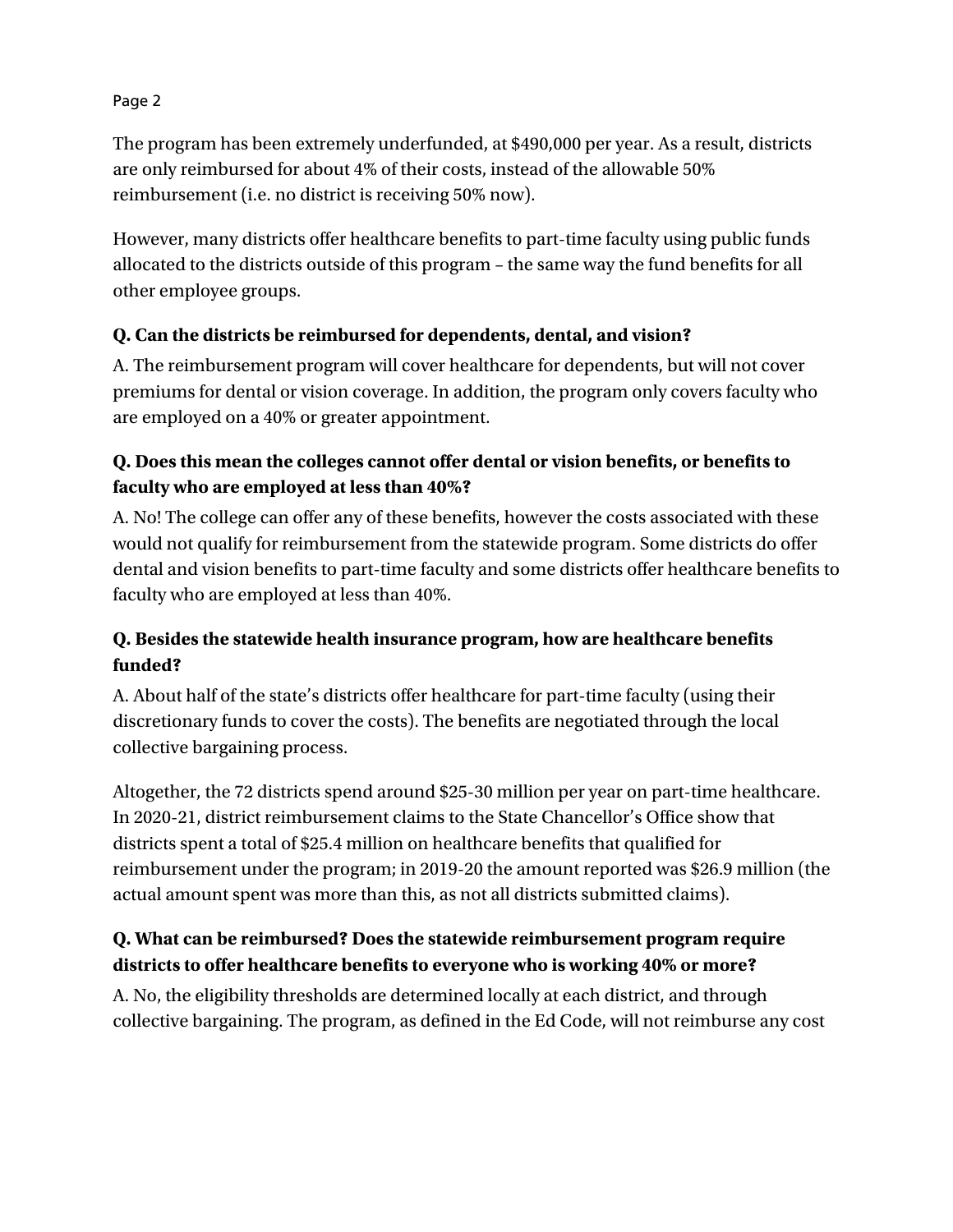of benefits for people working less than 40%. However, since the program historically has not reimbursed districts for anywhere close to half of the employer costs, this has minimal practical impact.

The eligibility thresholds vary widely from district to district. The value and quality of the benefits offered also vary widely. Several districts offer excellent healthcare benefits to faculty who work 50% for at least one year; at other districts the faculty member must work for two years. At some districts, the employer covers all or nearly all of the cost of the premium, and at some districts, the employer covers only half or less of the premium.

## **Q. What is the \$200 million proposal for the 2022-23 state budget?**

A. The CFT has been advocating for state funding to support part-time faculty healthcare, and Gov. Newsom included a proposal in the January budget to increase funding for the currently existing program by \$200 million. This is a tremendous increase, since the current funding is only \$490,000. The governor's May Revision budget also contains the \$200 million proposal. The next step in the budget process is for the Assembly and Senate to include the \$200 million in their budget proposals. If this happens, the final budget is likely to include the \$200 million.

The proposal, as written, calls for the current program funding to be increased by \$200 million, but it does not change the restrictive rules of the program. Therefore, CFT is also advocating for program changes and stronger incentives for districts. These changes would support bargaining conditions for locals to negotiate significant healthcare expansion for part-timers.

# **Q. If the governor's \$200 million proposal is in the final budget, without any program changes, what does that mean for part-time faculty?**

A. First, \$200 million would be more than enough money to reimburse districts for the full 50% of their qualifying part-time healthcare costs. This means the discretionary funds the district is currently using to cover these costs would become freed up and could be used to fund other things. For example, last year the districts were eligible to receive \$12.7 million (total); the year before it was \$13.5 million.

With the existing rules, then, at least \$13-14 million per year would be freed up in district budgets.

Without the program changes, employers may still refuse to agree to improvements to healthcare benefits for part-time faculty. Since the \$200 million *will not automatically*  expand access to high quality healthcare, the changes are critical and if we are successful, they will significantly strengthen local bargaining conditions.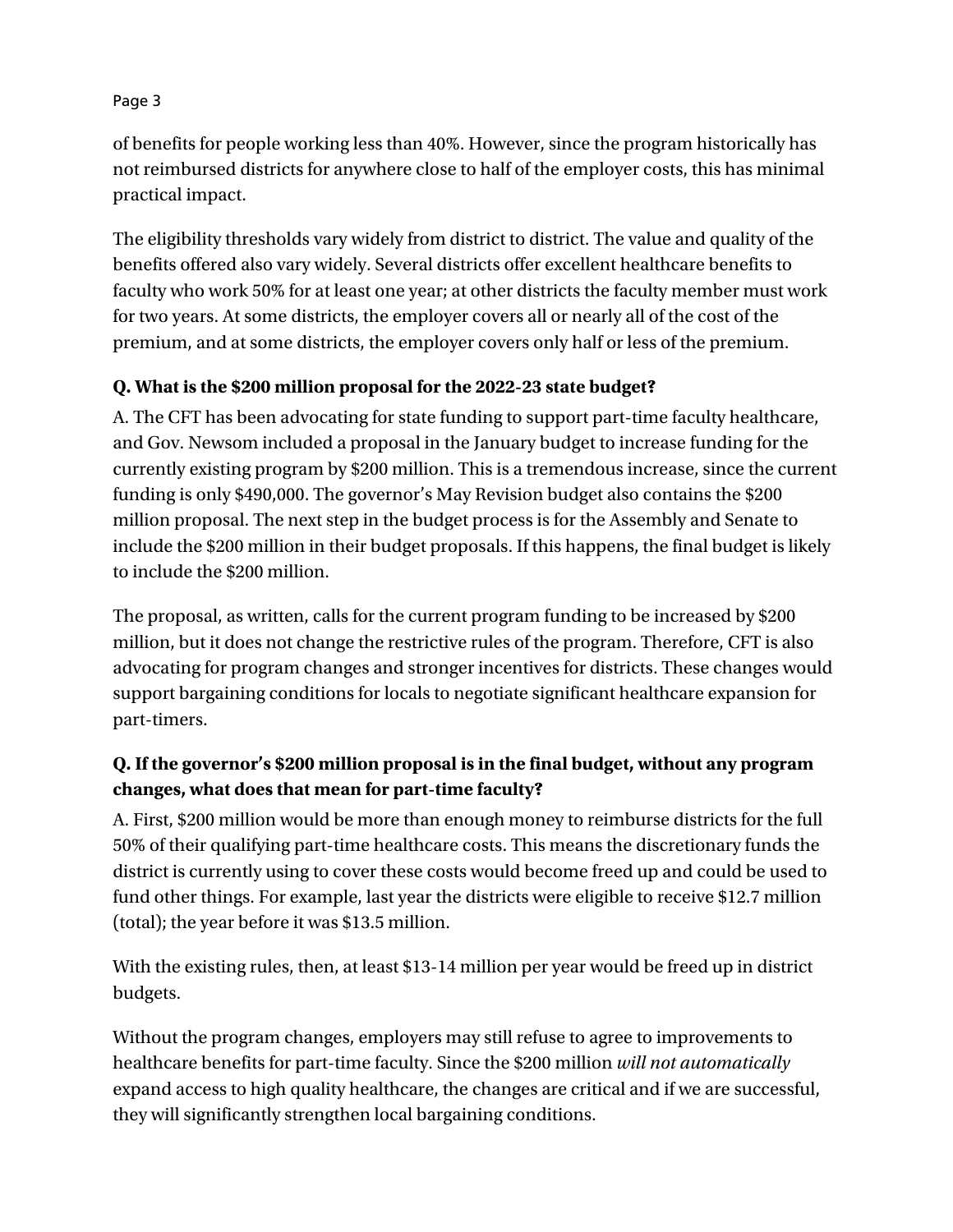#### **Q. What are the changes that CFT is proposing for the program?**

A. CFT is proposing changes that would result in more part-time faculty gaining access to better and more affordable healthcare benefits. CFT is calling for modifications to the program that would create additional incentives, i.e., funding to employers who provide benefits that are above and beyond the current minimum requirements. Specifically, CFT is advocating for program changes so that districts could be reimbursed for more than half of their costs (which is the status quo) when the healthcare benefits:

- are available to all faculty who are employed at 40% or more;
- are available immediately without a semester or year waiting period;
- are equivalent or the same as the benefits offered to full-time faculty; and
- when the employee is responsible for no more than 10% of the premium costs.

In addition, CFT is calling for a mechanism that would allow faculty who teach at multiple districts to combine their appointments to qualify for benefits or reimbursements for healthcare costs.

## **Q. Will \$200 million be enough to really improve healthcare for part-time faculty?**

A. Yes. Using data about current healthcare benefits costs, participation/enrollment, and benefits offered reported by the Chancellor's Office, the CFT did a costing analysis. The analysis identified the top five districts that offer high-quality healthcare benefits and where the employer covers all or most of the costs; in these examples, the healthcare benefits for part-time faculty are the same as those offered to full-time faculty.

Then, we estimated the cost of offering similar benefits packages throughout the state. The analysis includes several scenarios, which vary by the percentage of part-time faculty enrolled and by how the cost is split between employer and employee. The costing analysis shows that \$200 million would be sufficient to cover healthcare benefits costs associated with the expansion of access and quality imagined with the proposed programmatic changes.

# UPDATE JULY 1, 2022

#### **Q. What happened to the \$200 million budget item?**

A. CFT's advocacy was instrumental in winning \$200 million for the part-time faculty healthcare program! The \$200 million was included in the 2022-23 budget signed by Governor Newsom on June 30.

Although the program changes were not included in the June budget bills, the budget includes language that asserts the Legislature's intent to modify the program. CFT